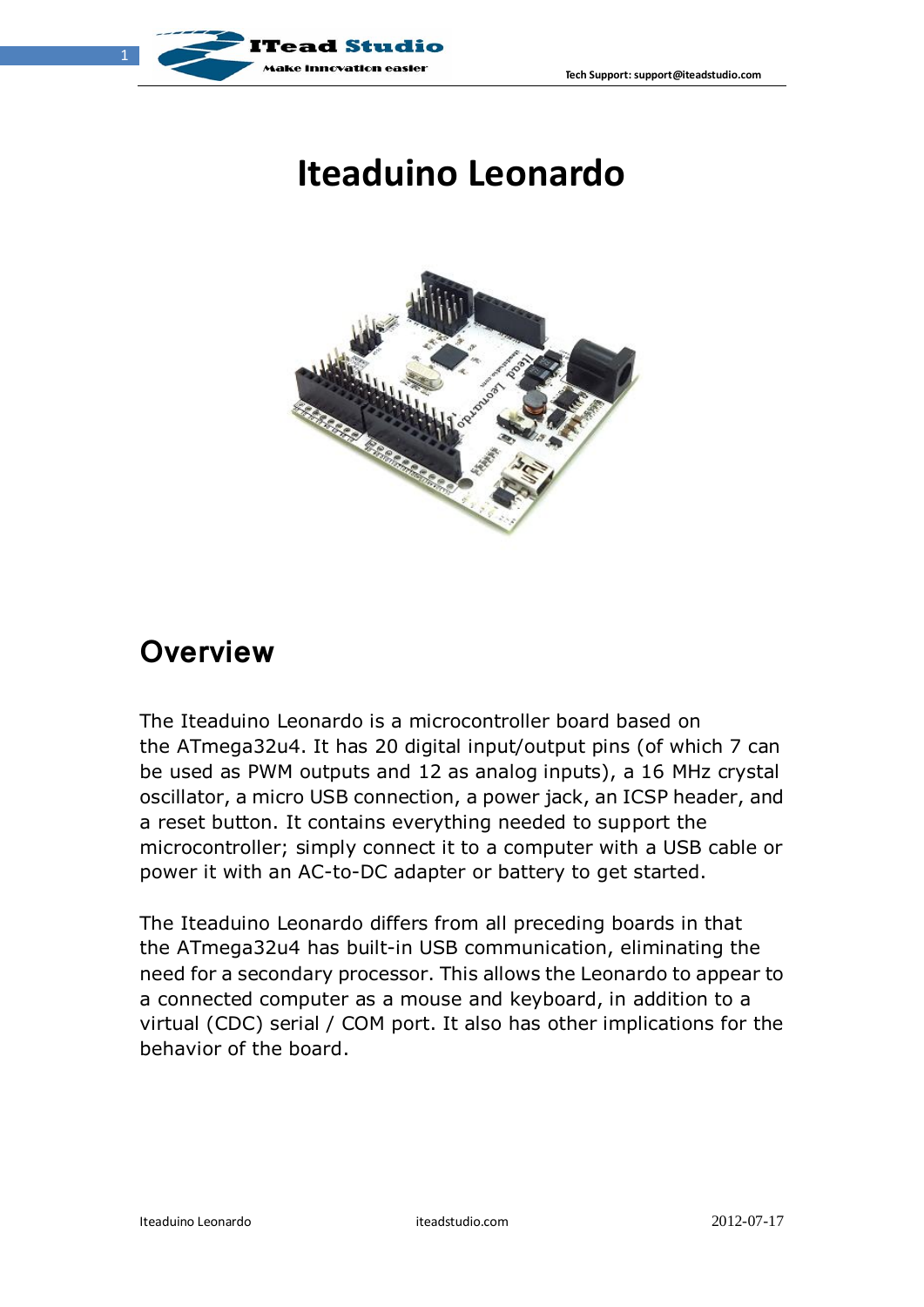

#### **Basic features**

 $\overline{2}$ 

- Efficient DC-DC Power supply with wide range input.
- 3.3V/5V Operating Voltage selection
- All pins out for Sensor and Servo
- UART/IIC interface breakout
- All electronic brick socket are broken out

**Tead Studio** 

## **Specifications**

| Microprocessor                | ATmega32U4                |
|-------------------------------|---------------------------|
| PCB size                      | 68.58mm X 58.42mm X 1.6mm |
| Indicators                    | Power, TX, RX, L          |
| Power supply(recommended)     | 7-23V DC                  |
| Power supply(limits)          | 23 VDC (max)              |
| <b>Communication Protocol</b> | UART, SPI, IIC            |
| <b>Clock Speed</b>            | 16MHz                     |
| <b>RoHS</b>                   | Yes                       |

## **Electrical Characteristics**

| Specification          | Min | <b>VDe</b> | Max |    |
|------------------------|-----|------------|-----|----|
| Input voltage          |     |            |     |    |
| Operating Voltage      |     | 3.3/5      |     |    |
| DC Current per I/O Pin |     | 40         |     | mА |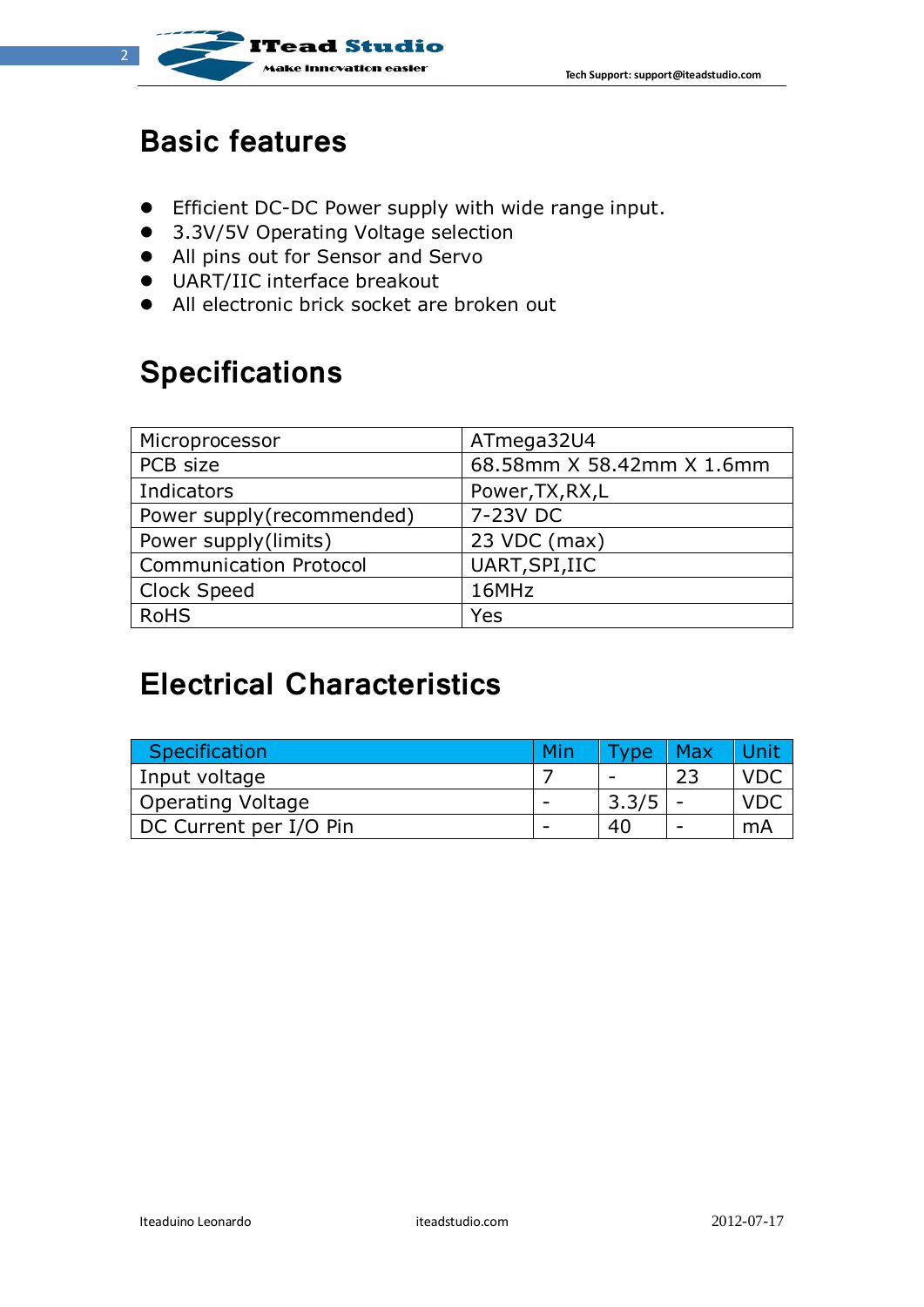

#### **Hardware**



Digital/Servo Interface: D0~D13 pin Sensor Interface: A0 A1 A2 A3 A4 A5 pin

## **Pin Map**

| Index          | Name of Arduino | <b>Alternate Function</b> | Pin of Atmega32u4           |
|----------------|-----------------|---------------------------|-----------------------------|
|                | D <sub>0</sub>  | UART DIN                  | PD <sub>2</sub>             |
| $\overline{c}$ | D1              | <b>UART DOUT</b>          | PD <sub>3</sub>             |
| 3              | D <sub>2</sub>  | IIC_SDA                   | P <sub>D</sub> 1            |
| 4              | D <sub>3</sub>  | IIC SCL/PWM               | P <sub>D</sub> <sup>O</sup> |
| 5              | D <sub>4</sub>  | External Interrupt 0/A6   | PD4                         |
| 6              | D <sub>5</sub>  | External Interrupt 1/PWM  | PC <sub>5</sub>             |
| $\overline{7}$ | D <sub>6</sub>  | <b>PWM</b>                | PD <sub>7</sub>             |
| 8              | D7              | A7                        | PE <sub>6</sub>             |
| 9              | D <sub>8</sub>  | A <sub>8</sub>            | PB4                         |
| 10             | D <sub>9</sub>  | PWM/A9                    | PB <sub>5</sub>             |

Iteaduino Leonardo iteadstudio.com 2012-07-17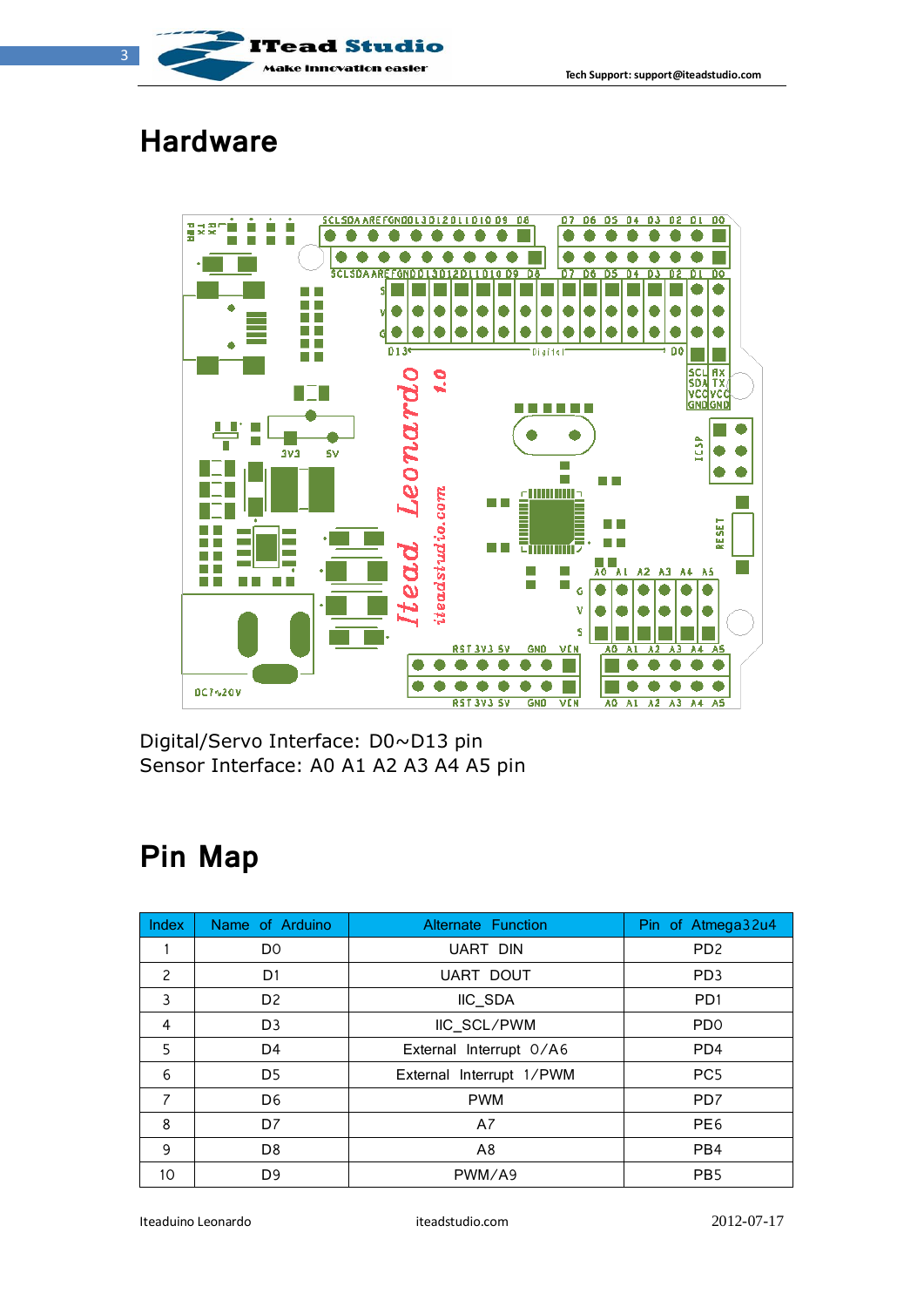

| 11 | D <sub>10</sub> | PWM/A10    | PB <sub>6</sub> |
|----|-----------------|------------|-----------------|
| 12 | D11             | <b>PWM</b> | PB7             |
| 13 | D <sub>12</sub> | A11        | PD <sub>6</sub> |
| 14 | D <sub>13</sub> | <b>PWM</b> | PC7             |
| 15 | A <sub>0</sub>  |            | PF7             |
| 16 | A <sub>1</sub>  |            | PF <sub>6</sub> |
| 17 | A <sub>2</sub>  |            | PF <sub>5</sub> |
| 18 | A3              |            | PF4             |
| 19 | A4              |            | PF <sub>1</sub> |
| 20 | A <sub>5</sub>  |            | <b>PFO</b>      |

### **Power Supply**

The Arduino Leonardo can be powered via the micro USB connection or with an external power supply. The power source is selected automatically.

External (non-USB) power can come either from an AC-to-DC adapter (wall-wart) or battery. The adapter can be connected by plugging a 2.1mm center-positive plug into the board's power jack. Leads from a battery can be inserted in the Gnd and Vin pin headers of the POWER connector.

The board can operate on an external supply of 7 to 23 volts. If supplied with less than 7V, however, the 5V pin may supply less than five volts and the board may be unstable.

The power pins are as follows:

- **VIN.** The input voltage to the Iteaduino board when it's using an external power source (as opposed to 5 volts from the USB connection or other regulated power source). You can supply voltage through this pin, or, if supplying voltage via the power jack, access it through this pin.
- **5V.** The regulated power supply used to power the microcontroller and other components on the board. This can come either from VIN via an on-board regulator, or be supplied by USB or another regulated 5V supply.
- **3V3.** A 3.3 volt supply generated by the on-board regulator. Maximum current draw is 250 mA.
- **GND.** Ground pins.
- **IOREF.** The voltage at which the i/o pins of the board are operating (i.e. VCC for the board). This is 5V on the Iteaduino Leonardo.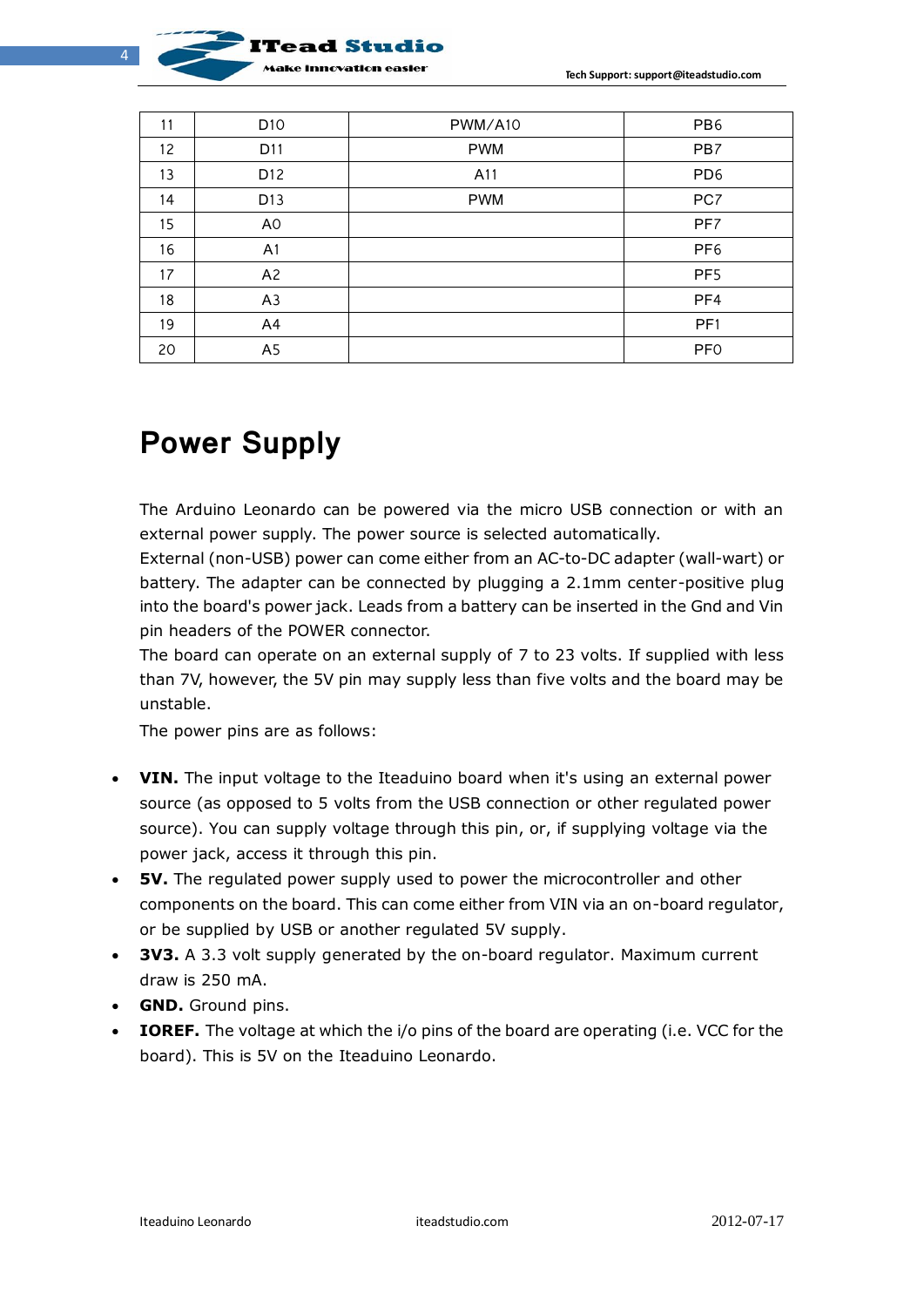

### **Memory**

The ATmega32u4 has 32 KB (with 4 KB used for the bootloader). It also has 2.5 KB of SRAM and 1 KB of EEPROM (which can be read and written with the [EEPROM](http://www.arduino.cc/en/Reference/EEPROM)  [library\)](http://www.arduino.cc/en/Reference/EEPROM).

## **Input and Output**

Each of the 20 digital i/o pins on the Uno can be used as an input or output, using [pinMode\(\),](http://arduino.cc/en/Reference/PinMode) [digitalWrite\(\),](http://arduino.cc/en/Reference/DigitalWrite) an[ddigitalRead\(\)](http://arduino.cc/en/Reference/DigitalRead) functions. They operate at 5 volts. Each pin can provide or receive a maximum of 40 mA and has an internal pull-up resistor (disconnected by default) of 20-50 kOhms. In addition, some pins have specialized functions:

- **Serial: 0 (RX) and 1 (TX).** Used to receive (RX) and transmit (TX) TTL serial data using the ATmega32U4hardware serial capability. Note that on the Leonardo, the **Serial** class refers to USB (CDC) communication; for TTL serial on pins 0 and 1, use the **Serial1** class.
- **TWI: 2 (SDA) and 3 (SCL).** Support TWI communication using the [Wire library.](http://arduino.cc/en/Reference/Wire)
- **External Interrupts: 2 and 3.** These pins can be configured to trigger an interrupt on a low value, a rising or falling edge, or a change in value. See the [attachInterrupt\(\)](http://arduino.cc/en/Reference/AttachInterrupt) function for details.
- **PWM: 3, 5, 6, 9, 10, 11, and 13.** Provide 8-bit PWM output with the [analogWrite\(\)](http://arduino.cc/en/Reference/AnalogWrite) function.
- **SPI: on the ICSP header.** These pins support SPI communication using the [SPI](http://arduino.cc/en/Reference/SPI)  [library.](http://arduino.cc/en/Reference/SPI) Note that the SPI pins are not connected to any of the digital I/O pins as they are on the Uno, They are only available on the ICSP connector. This means that if you have a shield that uses SPI, but does NOT have a 6-pin ICSP connector that connects to the Leonardo's 6-pin ICSP header, the shield will not work.
- **LED: 13.** There is a built-in LED connected to digital pin 13. When the pin is HIGH value, the LED is on, when the pin is LOW, it's off.
- **Analog Inputs: A0-A5, A6 - A11 (on digital pins 4, 6, 8, 9, 10, and 12).** The Leonardo has 12 analog inputs, labeled A0 through A11, all of which can also be used as digital i/o. Pins A0-A5 appear in the same locations as on the Uno; inputs A6-A11 are on digital i/o pins 4, 6, 8, 9, 10, and 12 respectively. Each analog input provides 10 bits of resolution (i.e. 1024 different values). By default the analog inputs measure from ground to 5 volts, though is it possible to change the upper end of their range using the AREF pin and the [analogReference\(](http://arduino.cc/en/Reference/AnalogReference)) function.

There are a couple of other pins on the board: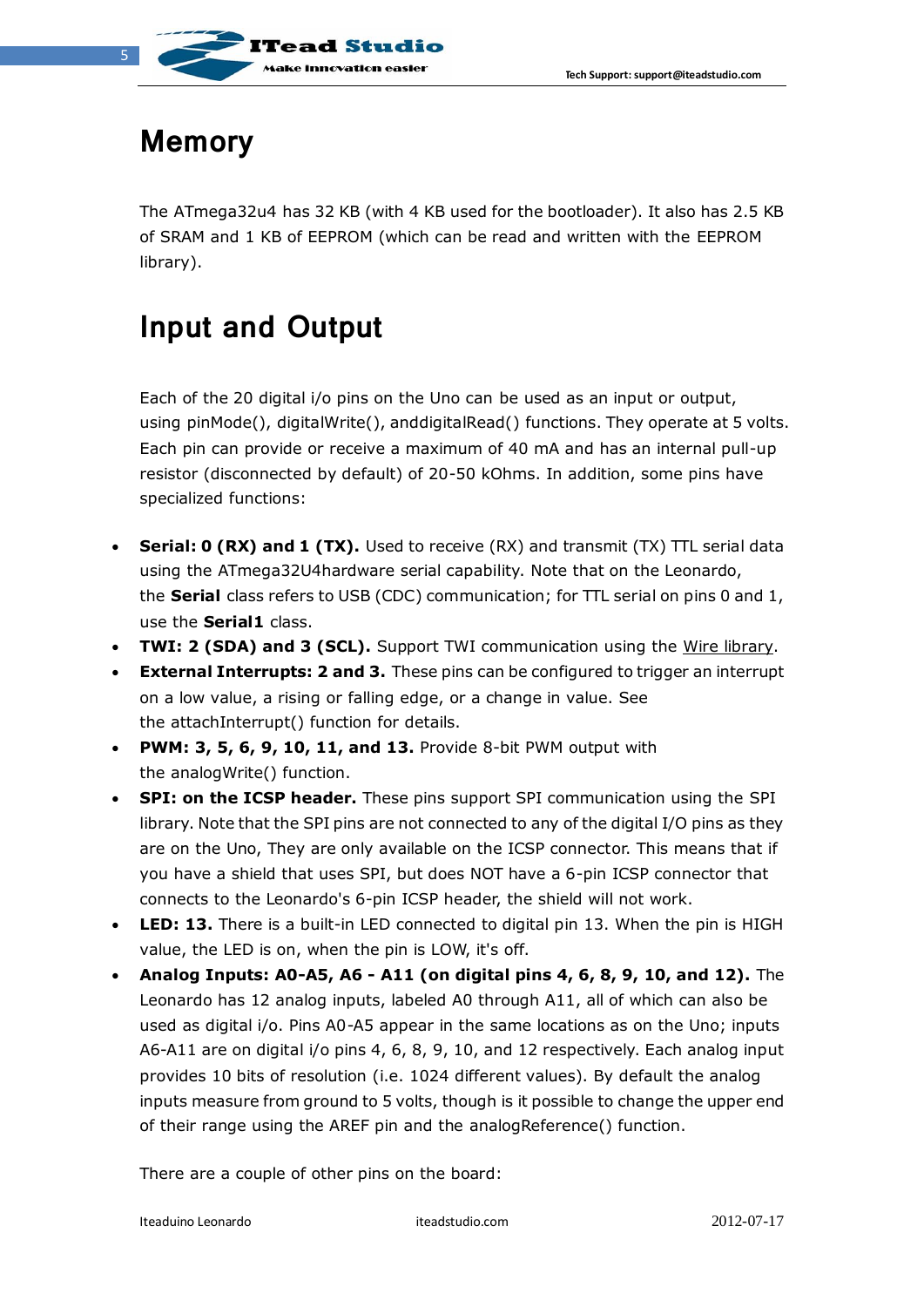**AREF.** Reference voltage for the analog inputs. Used with analogReference().

innovation eacles

 **Reset.** Bring this line LOW to reset the microcontroller. Ty[pically used to add](http://arduino.cc/en/Reference/AnalogReference) a reset button to shields which block the one on the board.

### **Communication**

The Iteaduino Leonardo has a number of facilities for communicating with a computer, another Arduino, or other microcontrollers. The ATmega32U4 provides UART TTL (5/3.3V) serial communication, which is available on digital pins 0 (RX) and 1 (TX). The 32U4 also allows for serial (CDC) communication over USB and appears as a virtual com port to software on the computer. The chip also acts as a full speed USB 2.0 device, using standard USB COM drivers. [On Windows, a .inf file](http://arduino.cc/en/Guide/Windows#toc4)  [is required.](http://arduino.cc/en/Guide/Windows#toc4) The Arduino software includes a serial monitor which allows simple textual data to be sent to and from the Arduino board. The RX and TX LEDs on the board will flash when data is being transmitted via the USB connection to the computer (but not for serial communication on pins 0 and 1).

A Software [Serial library](http://www.arduino.cc/en/Reference/SoftwareSerial) allows for serial communication on any of the Iteaduino Leonardo's digital pins.

The ATmega32U4 also supports I2C (TWI) and SPI communication. The Arduino software includes a Wire library to simplify use of the I2C bus. For SPI communication, use the [SPI library.](http://arduino.cc/en/Reference/SPI)

The Iteaduino Leonardo appears as a generic keyboard and mouse, and can be programmed to control these input devices using the [Keyboard and Mouse](http://arduino.cc/en/Reference/MouseKeyboard) classes.

## **Programming**

The Iteaduino Leonardo can be programmed with the Arduino software . Select "Arduino Leonardo from the **Tools > Board** menu (according to the microcontroller on your board).

The ATmega32U4 on the Iteaduino Leonardo comes pre-burned with a [bootloader](http://arduino.cc/en/Tutorial/Bootloader) that allows you to upload new code to it without the use of an external hardware programmer. It communicates using the AVR109 protocol.

You can also bypass the bootloader and program the microcontroller through the ICSP (In-Circuit Serial Programming) header.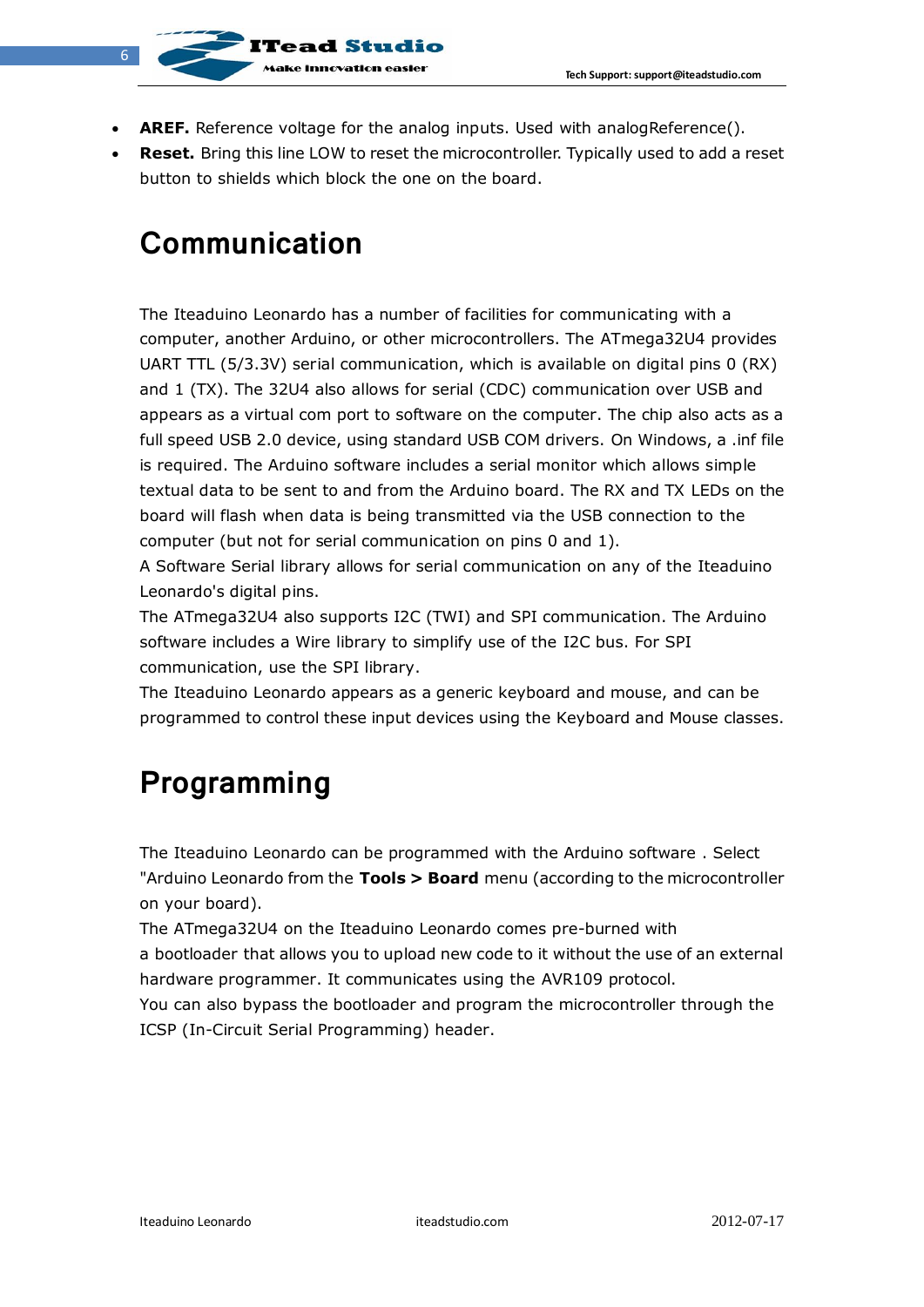

# **Automatic (Software) Reset and Bootloader Initiation**

Rather than requiring a physical press of the reset button before an upload, the Iteaduino Leonardo is designed in a way that allows it to be reset by software running on a connected computer. The reset is triggered when the Leonardo's virtual (CDC) serial / COM port is opened at 1200 baud and then closed. When this happens, the processor will reset, breaking the USB connection to the computer (meaning that the virtual serial / COM port will disappear). After the processor resets, the bootloader starts, remaining active for about 8 seconds. The bootloader can also be initiated by pressing the reset button on the Leonardo. Note that when the board first powers up, it will jump straight to the user sketch, if present, rather than initiating the bootloader.

Because of the way the Iteaduino Leonardo handles reset it's best to let the Arduino software try to initiate the reset before uploading, especially if you are in the habit of pressing the reset button before uploading on other boards. If the software can't reset the board you can always start the bootloader by pressing the reset button on the board.

#### **USB Over-current Protection**

The Iteaduino Leonardo has a PTC that protects your computer's USB ports from shorts and over-current. Although most computers provide their own internal protection, the fuse provides an extra layer of protection. If more than 500 mA is applied to the USB port, the fuse will automatically break the connection until the short or overload is removed.

## **Physical Characteristics**

The maximum length and width of the Leonardo PCB are 68.58 and 58.42 milimeter respectively, with the USB connector and power jack extending beyond the former dimension. Four screw holes allow the board to be attached to a surface or case. Note that the distance between digital pins 7 and 8 is 160 mil (0.16"), not an even multiple of the 100 mil spacing of the other pins.